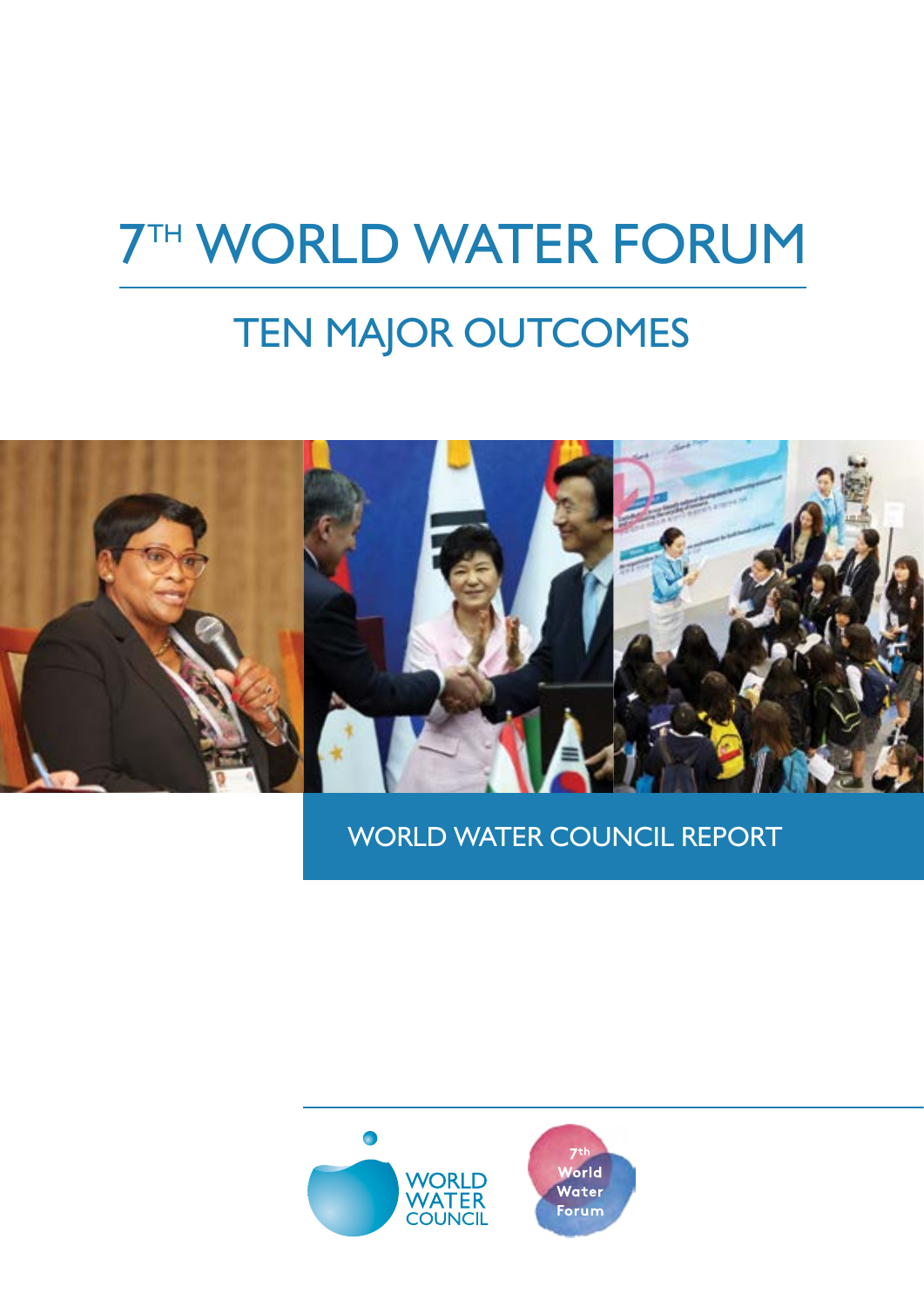#### "WATER FOR OUR FUTURE"

THE 7TH WORLD WATER FORUM TOOK PLACE AT A TURNING POINT AT THE DAWN OF A NEW SET OF GLOBAL GOALS FOR SUSTAINABLE DEVELOPMENT. IT MARKS THE RISE OF A NEW PARADIGM IN CATALYZING POSITIVE CHANGE FOR A WATER-SECURE WORLD.

#### **Figures of the 7th World Water Forum**

OVER **40,000** ENTRIES

FROM **168** COUNTRIES

**10** WORLD LEADERS

**121** OFFICIAL NATIONAL GOVERNMENTS DELEGATIONS

**80** GOVERNMENT MINISTERS

**71** PARLIAMENTARIANS

**95** LOCAL AND REGIONAL AUTHORITIES

**400** SESSIONS & EVENTS

**900** JOURNALISTS FROM FIVE CONTINENTS

## RECORD ATTENDANCE FOR THE MINISTERIAL **PROCESS**



More than 100 ministerial delegations participated in the Forum

*"Water is at the core of sustainable development. It is thus important to ensure both a stand-alone water goal and a comprehensive concept of water, energy and food security as part of the post-2015 sustainable development agenda."*  Neven Mimica, European Commissioner for International Cooperation and Development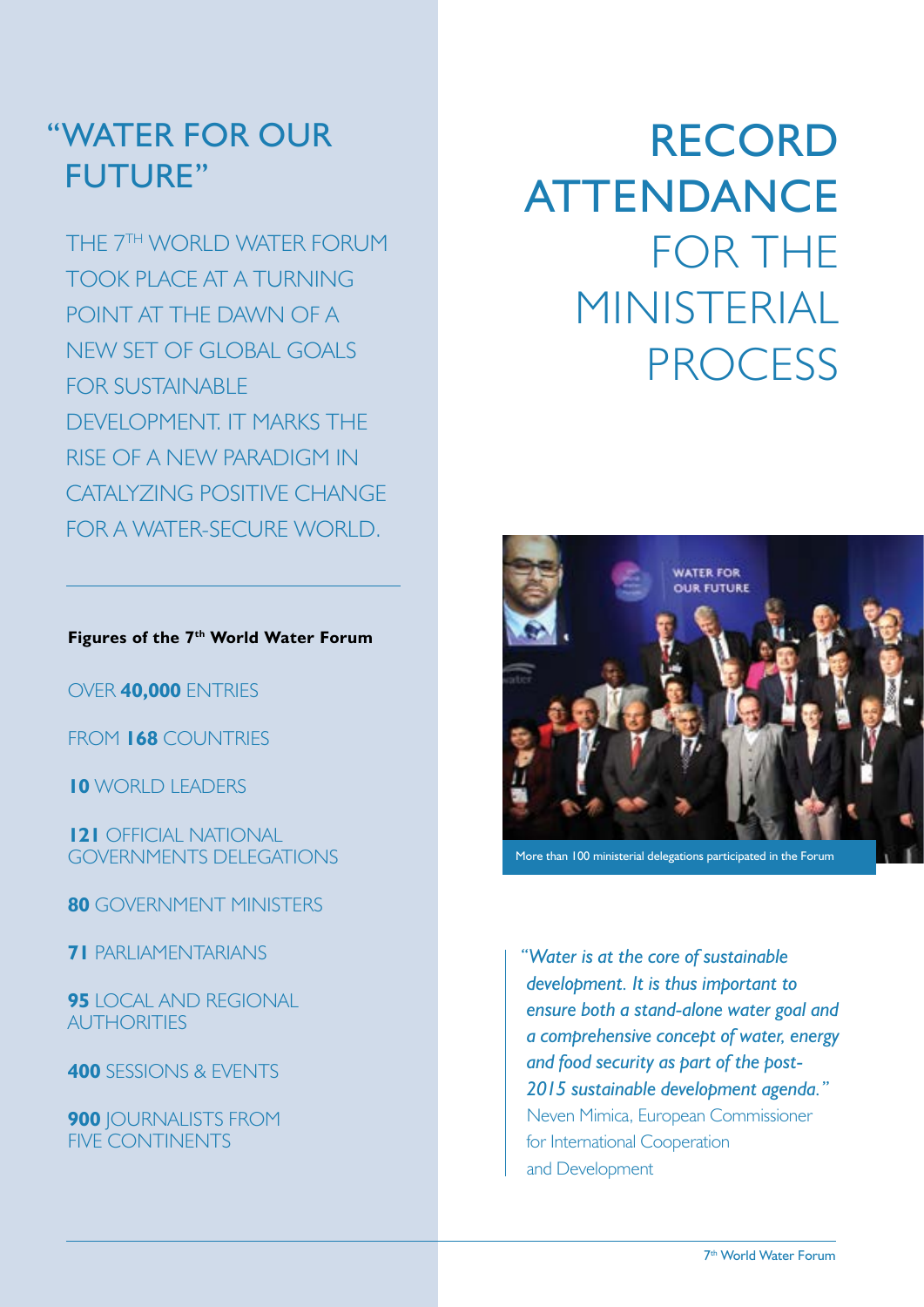The 7<sup>th</sup> World Water Forum met a record of participation within its ministerial process with more than 100 ministerial delegations participating in the event. On 13 April 2015, the Ministers adopted the **[Ministerial](http://www.worldwatercouncil.org/fileadmin/world_water_council/documents/publications/forum_documents/Ministerial%20Declaration%20%207th%20World%20Water%20Forum%20Final.pdf) [Declaration](http://www.worldwatercouncil.org/fileadmin/world_water_council/documents/publications/forum_documents/Ministerial%20Declaration%20%207th%20World%20Water%20Forum%20Final.pdf)**, which was accompanied by a full set of **[recommendations from the international water](http://www.worldwatercouncil.org/fileadmin/world_water_council/documents/publications/forum_documents/Daegu_Gyeongbuk%20Recommendations%20to%20the%20Ministers%20at%20the%207th%20World%20Water%20....pdf) [community](http://www.worldwatercouncil.org/fileadmin/world_water_council/documents/publications/forum_documents/Daegu_Gyeongbuk%20Recommendations%20to%20the%20Ministers%20at%20the%207th%20World%20Water%20....pdf)** on how best to overcome today's water challenges. The declaration was finalized after a yearlong negotiation among related international parties and acknowledges that sustainable management of water resources is a collective responsibility of all stakeholders that is vital to development for all countries. It supports the inclusion of a dedicated water goal and water-related targets in the Post-2015 Development Agenda and recognizes the 7<sup>th</sup> World Water Forum's contribution in supporting their implementation.

The declaration also commits to ministers working together to ensure a successful outcome at CoP21 in full recognition of the importance of water-related issues in climate change.

The declaration also emphasizes the importance of science and technology's role in moving from the identification of solutions for water-related challenges towards their implementation.

To support collective action on subjects of particular interest, **8 High-level Ministerial Roundtable discussions** provided unique opportunities for the political community to interact with numerous representatives from the worlds of business, civil society, academia and the media.



#### HIGH-LEVEL ROUNDTABLES

**ENSURING SAFE AND ENOUGH WATER AND SANITATION FOR ALL** moderated by Algeria, South Africa and Sri Lanka

**INTEGRATED WATER RESOURCES MANAGEMENT** moderated by Japan and Nigeria

**SUSTAINABLE WATER MANAGEMENT AND CONSERVATION OF ECOSYSTEMS** moderated by Korea **ADAPTATION TO CLIMATE CHANGE AND MANAGEMENT OF WATER RELATED DISASTER RISKS**  moderated by Costa Rica Korea and The **Netherlands** 

**WATER-FOOD-ENERGY NEXUS**  moderated by China and Pakistan

**FINANCING FOR STRENGTHENING WATER GOVERNANCE** moderated by The Netherlands and the **WorldBank** 

**CULTURE, EDUCATION AND CAPACITY DEVELOPMENT IN WATER SECTOR**

moderated by Hungary

**WATER FOR PEACE AND CO-PROSPERITY-TRANSBOUNDARY WATER COOPERATION**  moderated by Tajikistan, USA and South Africa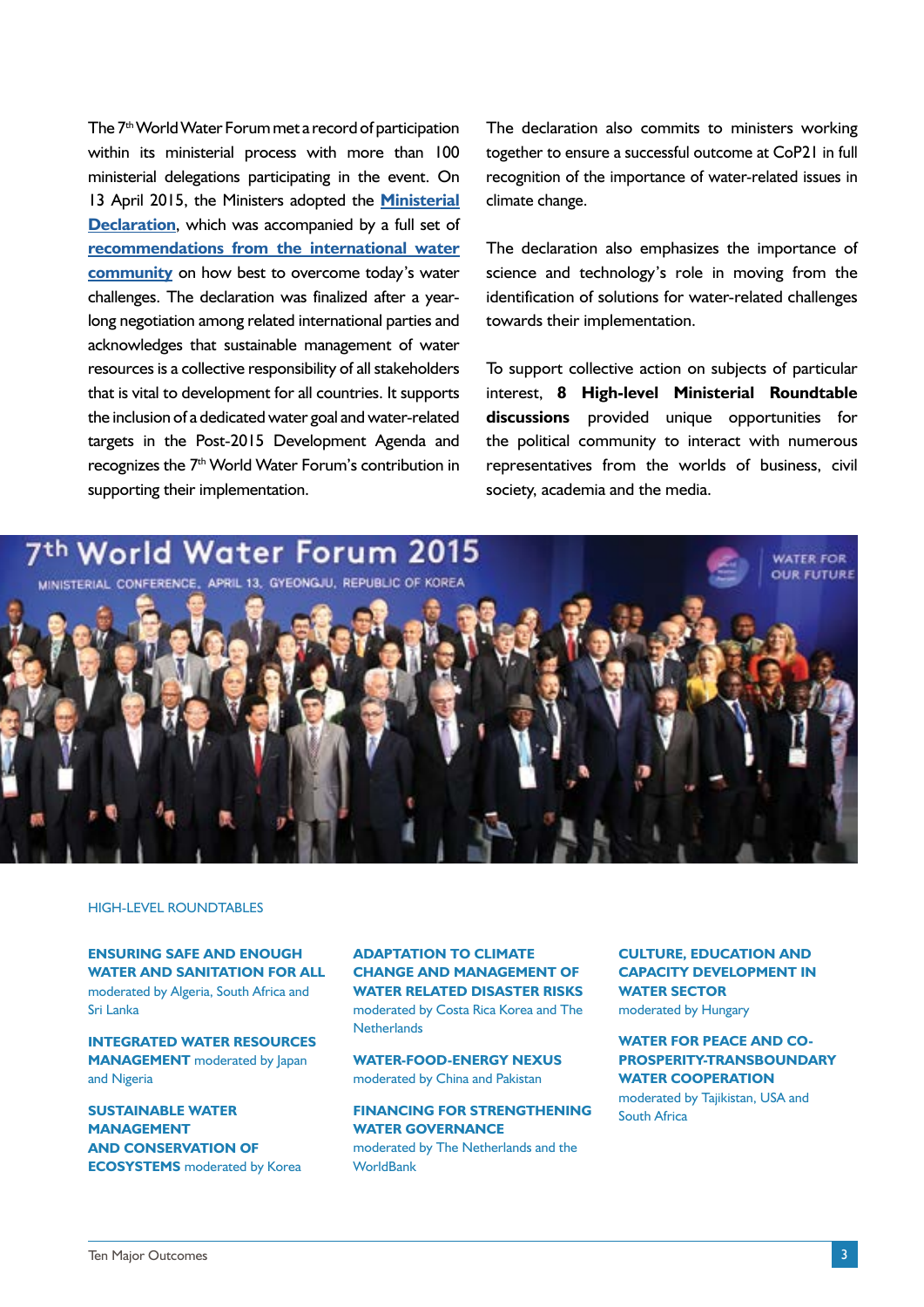## COUNTRIES SIGN HISTORICAL AGREEMENTS

The 7<sup>th</sup> World Water Forum facilitated a number of **political agreements** which mark a step forward in international water cooperation. President Park addressed the need for participation and contributions from the international community to utilize innovative science and technology in order to ease water-related conflicts worldwide and move forward into an era of reconciliation and cooperation. She announced her will to create a dialogue channel for the co-management of rivers passing through the two Koreas.



Japan, Korea and China sign an agreement to jointly implement a framework for water resources policy

OVERALL, EIGHTEEN MEMORANDUMS OF UNDERSTANDING WERE SIGNED AND FIFTY BILATERAL AND MULTILATERAL MEETINGS TOOK PLACE DURING THE FORUM WEEK

*"We plan to create a dialogue channel for the co-management of rivers passing through the two Koreas. During this Forum, participants will present solutions for global water-related challenges, through which we will bring forward a peaceful world."*  Park Geun-hye, President of the Republic of Korea

Among the agreements signed, a historic step was taken between the US and Mexico regarding the Colorado River Management. The Forum also saw a trilateral ministerial meeting between China, Japan and Korea where ministers pledged to strengthen the core role of water in sustainable development and attract more financial investment to the water sector. The agreement sets a cooperative framework for water resources policy planning to be jointly implemented in the three countries.

In addition, the Ministry of Land, Infrastructure and Transport of the Republic of Korea signed two Memorandums of Understanding with the Ministry of Environment and Natural Resources Protection of Georgia and Ministry for Climate Change of Pakistan to enhance cooperation with the countries.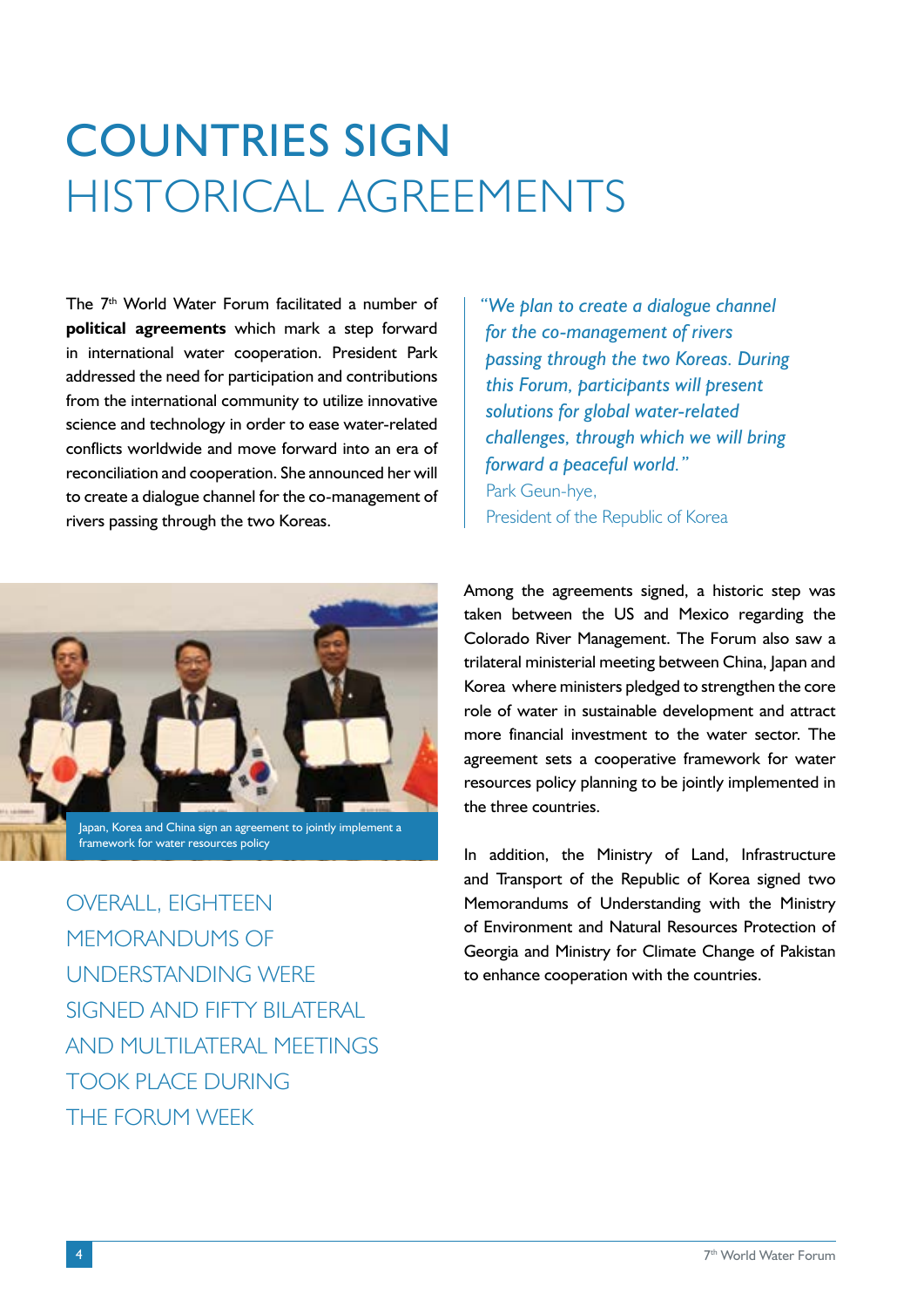### PARLIAMENTARIANS' **COMMITMENTS** TO ACT FOR IMPLEMENTATION

The Parliamentarian conference confirmed the will of lawmakers to effectively commit to legislative solutions for sustainable water management by gathering 71 parliamentarians from 27 countries. The legislators issued a **[Parliamentarian Statement](http://www.worldwatercouncil.org/fileadmin/world_water_council/documents/publications/forum_documents/Parliamentarian%20Statement.pdf)**  pledging to promote international cooperation on water challenges.

The statement calls for prioritizing water security in terms of sustainable economic development, allocation of financial resources and streamlining budget execution efficiency. It also acknowledges the critical role of legal frameworks and institutional mechanisms for implementing sustainable policies and enabling the participation of all stakeholders, including youth.



The Statement also encouraged inscribing water as a central component of climate change discussions..

During the conference, the participants also discussed different mechanisms and networks for increasing the effectiveness of proposed water legislation.

#### NEW TOOLS FOR LOCAL AND REGIONAL AUTHORITIES

The Local and Regional Authorities (LRAs) process was coordinated by 6 international organizations which collaborated in the development of a strategy document for action in cities. Endorsed by 95 Local and Regional Authorities from 26 countries, the **[Daegu-Gyeongbuk Water Action for Sustainable](http://www.worldwatercouncil.org/fileadmin/world_water_council/documents/publications/forum_documents/Pages%20de%20LRA_Daegu%20Gyeongbuk%20Water%20Action_2015_EN.pdf) [Cities and Regions](http://www.worldwatercouncil.org/fileadmin/world_water_council/documents/publications/forum_documents/Pages%20de%20LRA_Daegu%20Gyeongbuk%20Water%20Action_2015_EN.pdf)** is a roadmap which provides concrete tools to guide LRAs in the implementation of sustainable water management strategies at the local level. The document differentiates between two different levels: building strategies for local and regional authorities to improve managment, and soliciting national governments to help create enabling environments for the achievement of national and global goals.



Coordinators of the LRA process present the Daegu-Gyeongbuk Water Action for Sustainable Cities and Regions

Among the many issues raised in the document, it highlights the importance of local authorities' roles in implementing and achieving the Sustainable Development Goals and how best to deliver their share of responsibilities in the most effective and efficient way.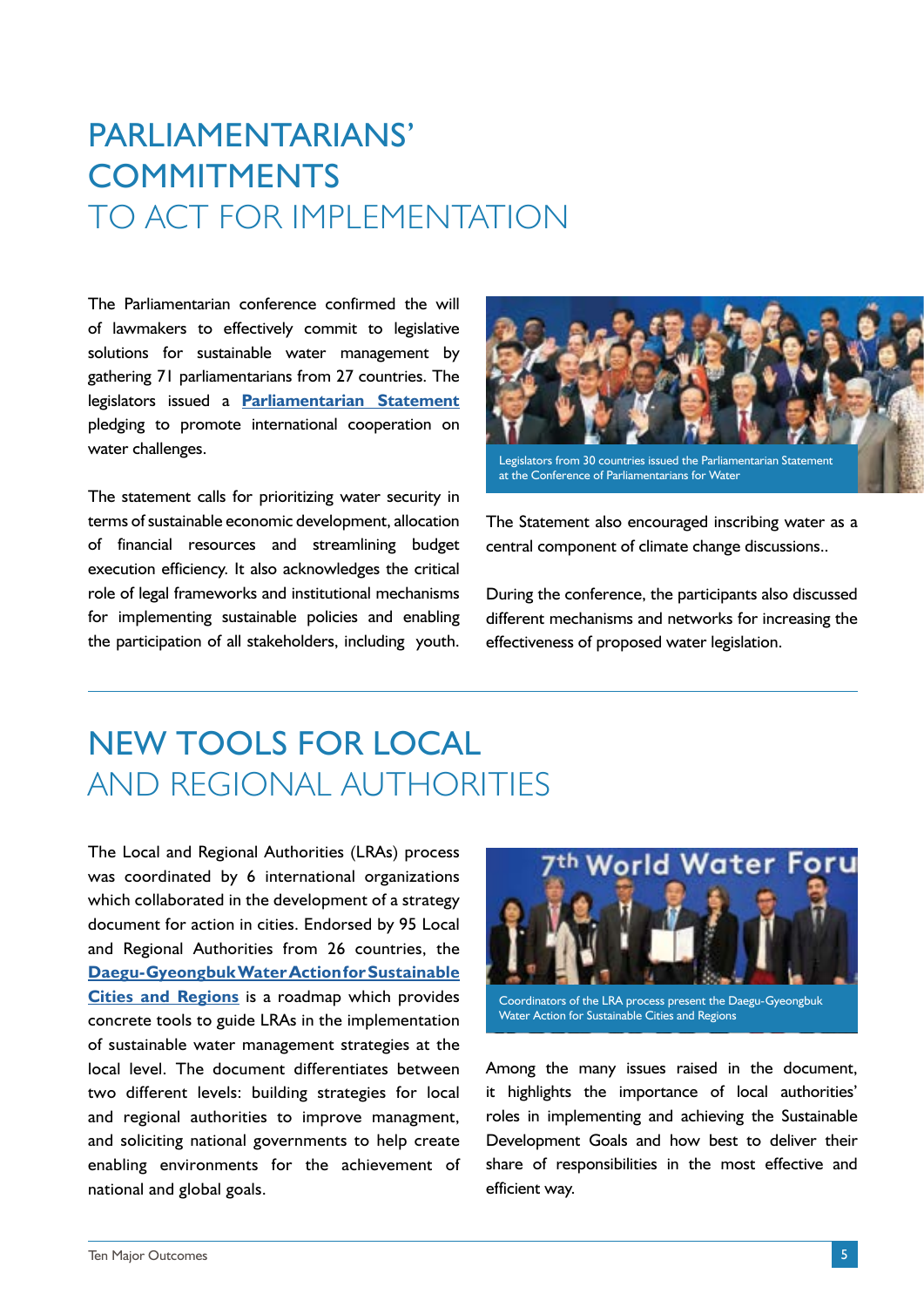# DAEGU-GYEONGBUK IMPI EMENTATION COMMITMENT ON WATER



At the closing ceremony of the 7<sup>th</sup> World Water Forum, a consortium of 20 international water-related organizations became Champions for the **[Daegu](http://www.worldwatercouncil.org/fileadmin/world_water_council/documents/publications/forum_documents/DGIC_17APR2015_signature_FIN.pdf) [& Gyeongbuk Implementation Commitment](http://www.worldwatercouncil.org/fileadmin/world_water_council/documents/publications/forum_documents/DGIC_17APR2015_signature_FIN.pdf) [\(DGIC\)](http://www.worldwatercouncil.org/fileadmin/world_water_council/documents/publications/forum_documents/DGIC_17APR2015_signature_FIN.pdf)**, which seeks to assemble the major goals for action within each of the Forum's 16 thematic areas with the intention of supporting and monitoring progress in those areas over the next three years.

The Government of the Republic of Korea and the WWC presented the **[Implementation Roadmaps](https://www.youtube.com/watch?v=D05NVzZjxgA&feature=youtu.be)** and the **[Action Monitoring System](http://ams.worldwaterforum7.org/)** as key deliverables of the Forum, building on the Solutions of the 6<sup>th</sup> World Water Forum in Marseille. These mechanisms will serve to guide collective action and keep track of progress in a public arena.

It is also expected that the Roadmaps will provide a clear picture of how to implement various aspects of the water-related Sustainable Development Goals and thereby create support for the achievement of the SDGs as a whole. Moreover, the Action Monitoring System will create concrete linkages between successive Forums in terms of catalyzing action, so that the momentum for positive change for the cause of water is continually increased.

In addition, the **Water Showcase** provided opportunities to exchange practical experiences, knowledge, information and policies through sharing actual cases with successful outcomes and instructive lessons. The best illustration of implementation was one of two recipients of the Daegu-Gyeongbuk Water Prize awarded at the closing ceremony.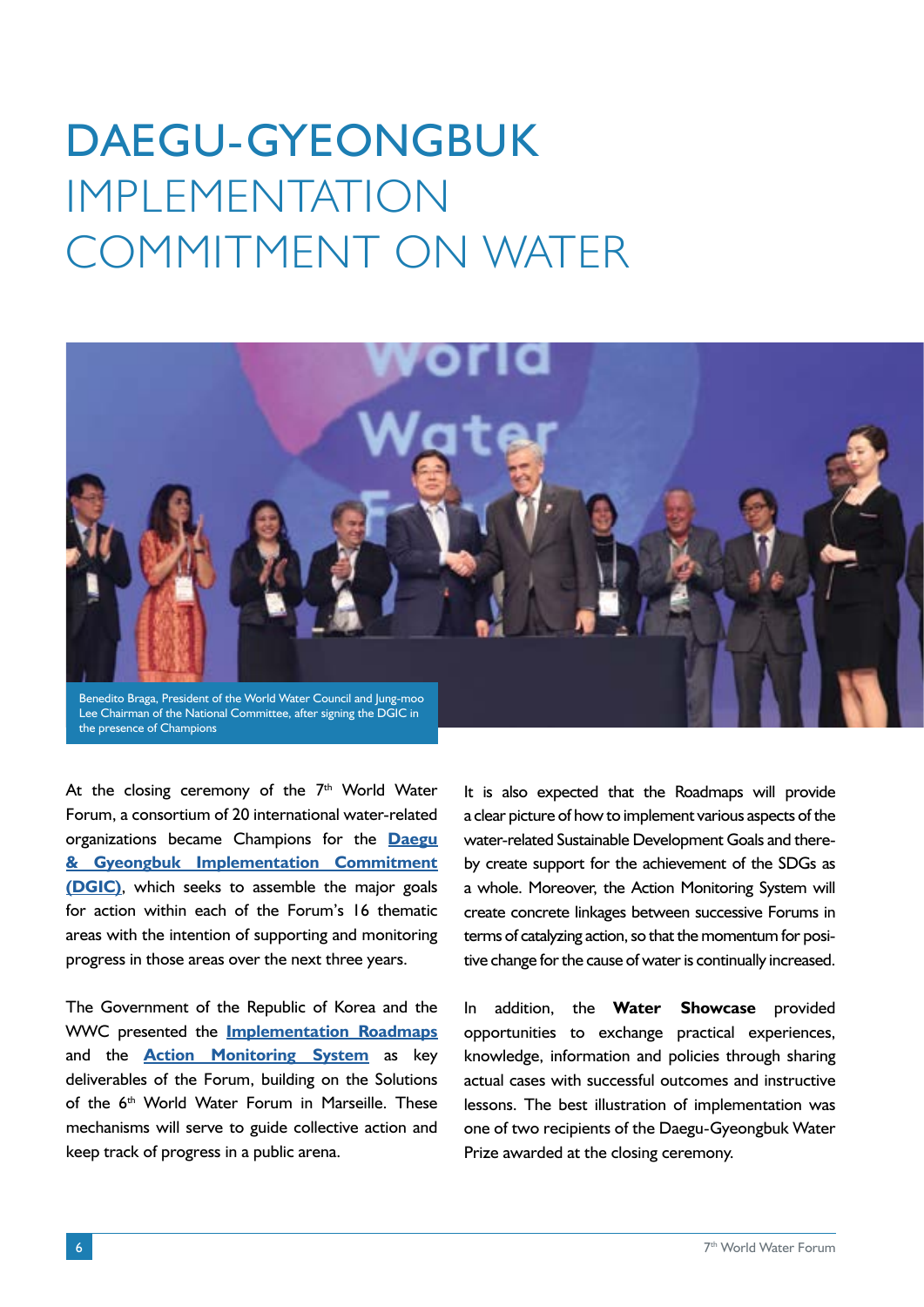CHAMPIONS FOR THE DGIC: UNESCO-IHP, PS-EAU, AQUAFED, ICHARM, ICOLD, FAO, IWA, UN-HABITAT, K-WATER, RAMSAR, IWRA, GWP, ADB, OECD WATER GOVERNANCE INITIATIVE, INBO, UNESCO REGIONAL SCIENCE BUREAU, INWTC, UNESCO, WFWP



*"This moment is not the end of the 7th World Water Forum but the beginning. From this moment, we will carry out our actions with the Implementation Roadmaps on the Action Monitoring System until the next Forum in 2018."*  Hyoseop Woo, Co-Chair of the Thematic Process

To learn more, visit the Action Monitoring System website **[ams.worldwaterforum7.org](http://ams.worldwaterforum7.org/)**

*"Implementation Roadmaps are the key outputs of the Thematic Process. They set the objectives, the priorities for implementation alongside the communications and advocacy that are needed. Everybody can join the Implementation Roadmaps. Everybody can align to the objectives. They can join coalitions of champions for implementation; they can make commitments that are appropriate for them."*  Mark Smith, Co-Chair of the Thematic process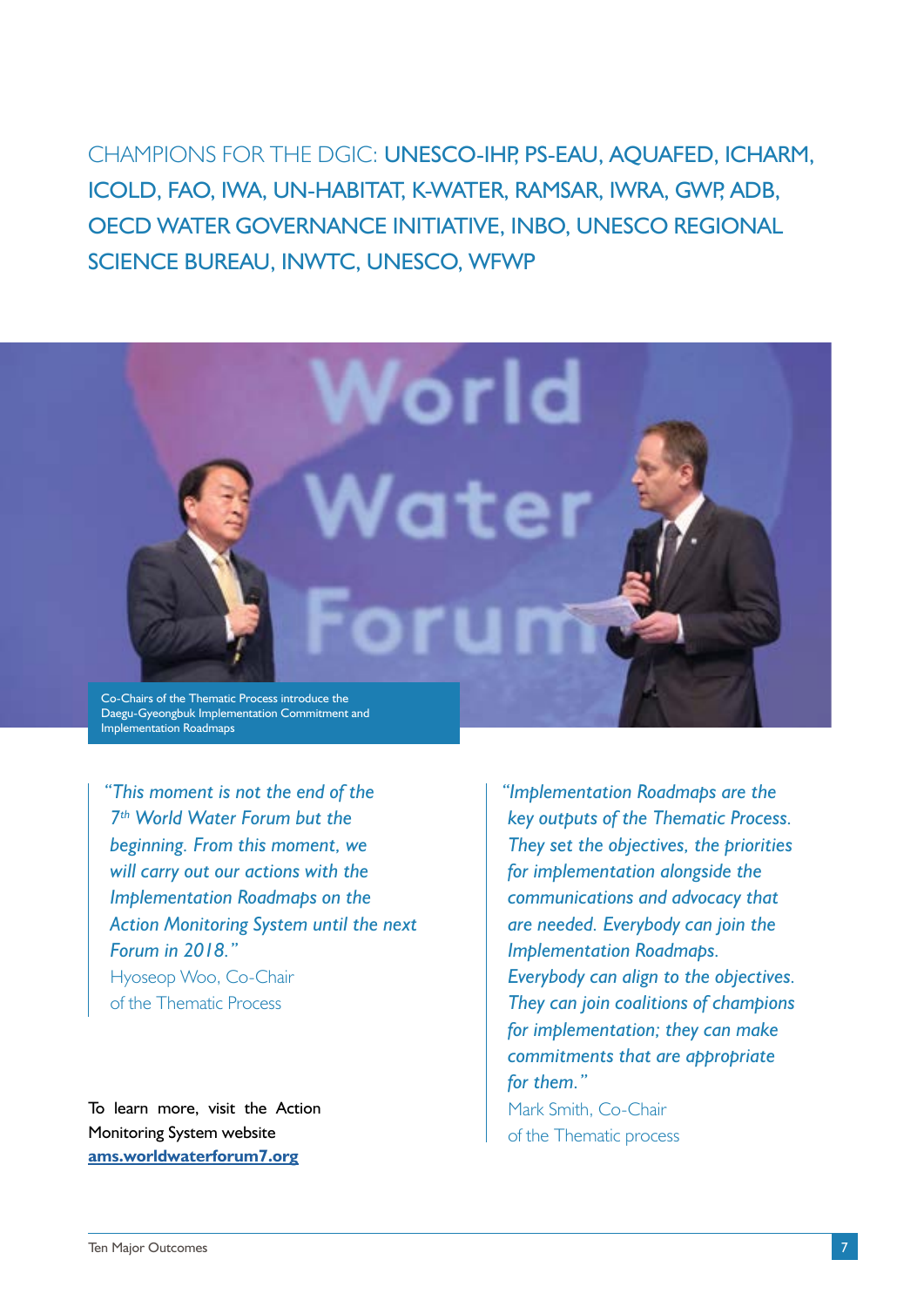## SUSTAINABLE DEVELOPMENT GOALS AND BEYOND

At least 3 high level events reaffirmed the need to maintain momentum for a dedicated Sustainable Development Goal for water, while the subject of SDGs was also raised in many of the Forum's other sessions.

The World Water Council along with the Governments of The Netherlands, South Africa and Switzerland and the Butterfly Effect convened a High-Level Panel on the role of water in the post-2015 development agenda. This panel discussed how to ensure the inclusion of water-related Goals and Targets in the SDG framework, but also what elements are necessary for their successful implementation and monitoring in the coming 15 years. The World Water Council urged policy makers and water stakeholders from all nations to maintain the momentum for a dedicated Sustainable Development Goal for water in order to achieve water security in all domains.

*"We should also resist the temptation to treat the SDGs as a checklist we can simply tick off. Instead, they should be translated into projects that help us reach them. And that is exactly what this World Water Forum is about - implementation. It is time to act."*  Melanie Schultz van Haegen, Minister of Infrastructure and the Environment of The Netherlands

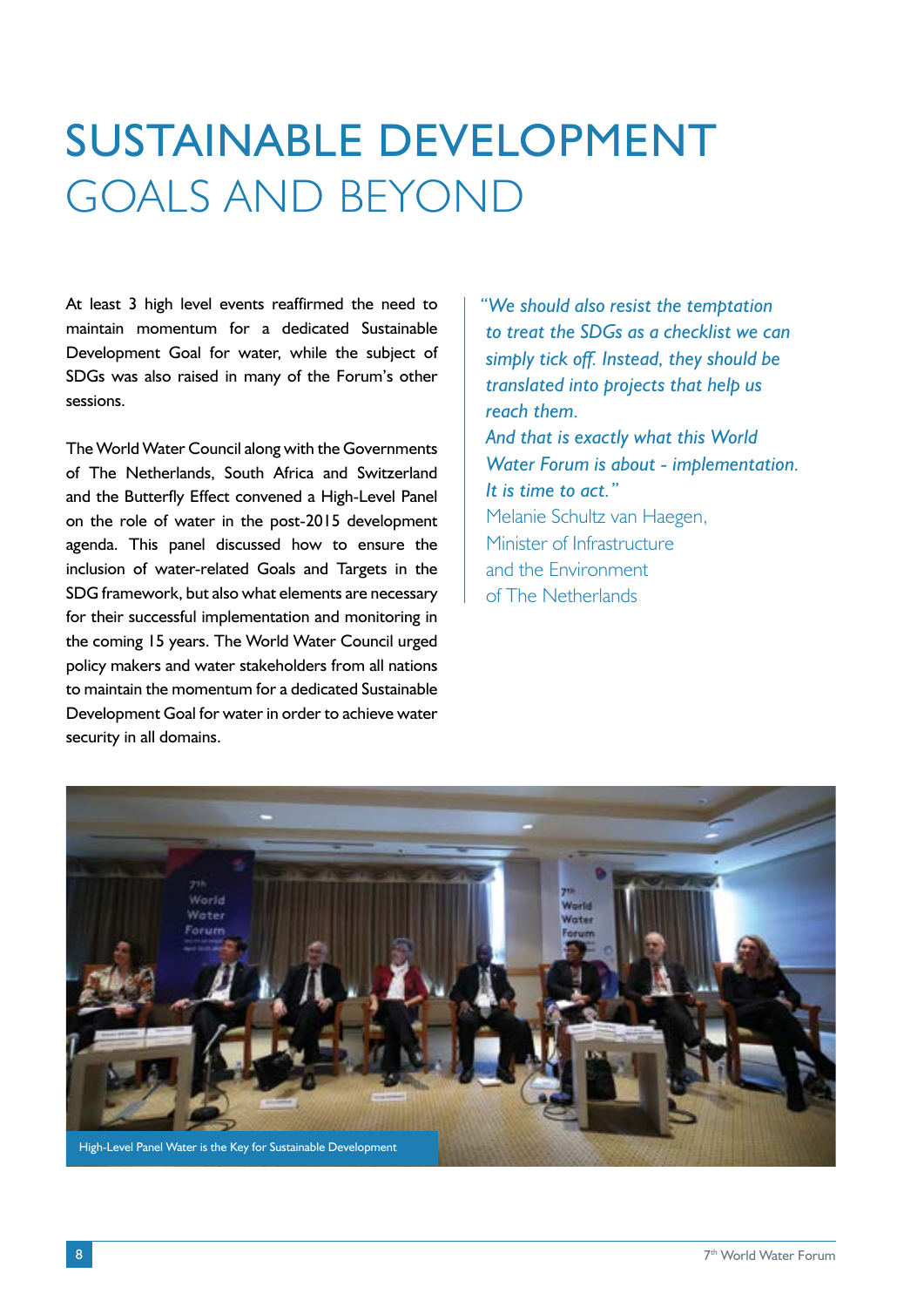## FINANCING DISCUSSIONS CHALLENGE BOUNDARIES

Serving as a follow-up on recommendations emanating from the Camdessus Panel (2003) and the Gurria Task Force (2006), the World Water Council and the Organization for Economic Cooperation and Development invited high-level representatives from governments, international agencies, the private sector, the NGO community and academia to address water infrastructure financing to meet water security for the demands of the global population and global economy.



High-Level Panel Infrastructure Financing for a Water-Secure World

Under the chairmanship of Angel Gurria, Secretarygeneral of the OECD, the panel set out clear objectives and looked into the financial resources that will be necessary to achieve this infrastructure, and the means to generate necessary funds.

By launching the report '**[Water: Fit to Finance?](http://www.worldwatercouncil.org/fileadmin/world_water_council/documents/publications/forum_documents/WWC_OECD_Water-fit-to-finance_Report.pdf)**', the World Water Council and OECD demonstrated the increasing need for investment in major water infrastructure schemes as a means to catalyze national growth. With the increasing use of water for all kinds of activities – agriculture, industry, energy – water infrastructure will have to be multi-purpose.



This initiative was in complement to other important work provided on the economics and financing theme coordinated by the Asian Development Bank, such as the Global Dialogue on Water Security and Sustainable Growth coordinated by Global Water Partnership and the OECD.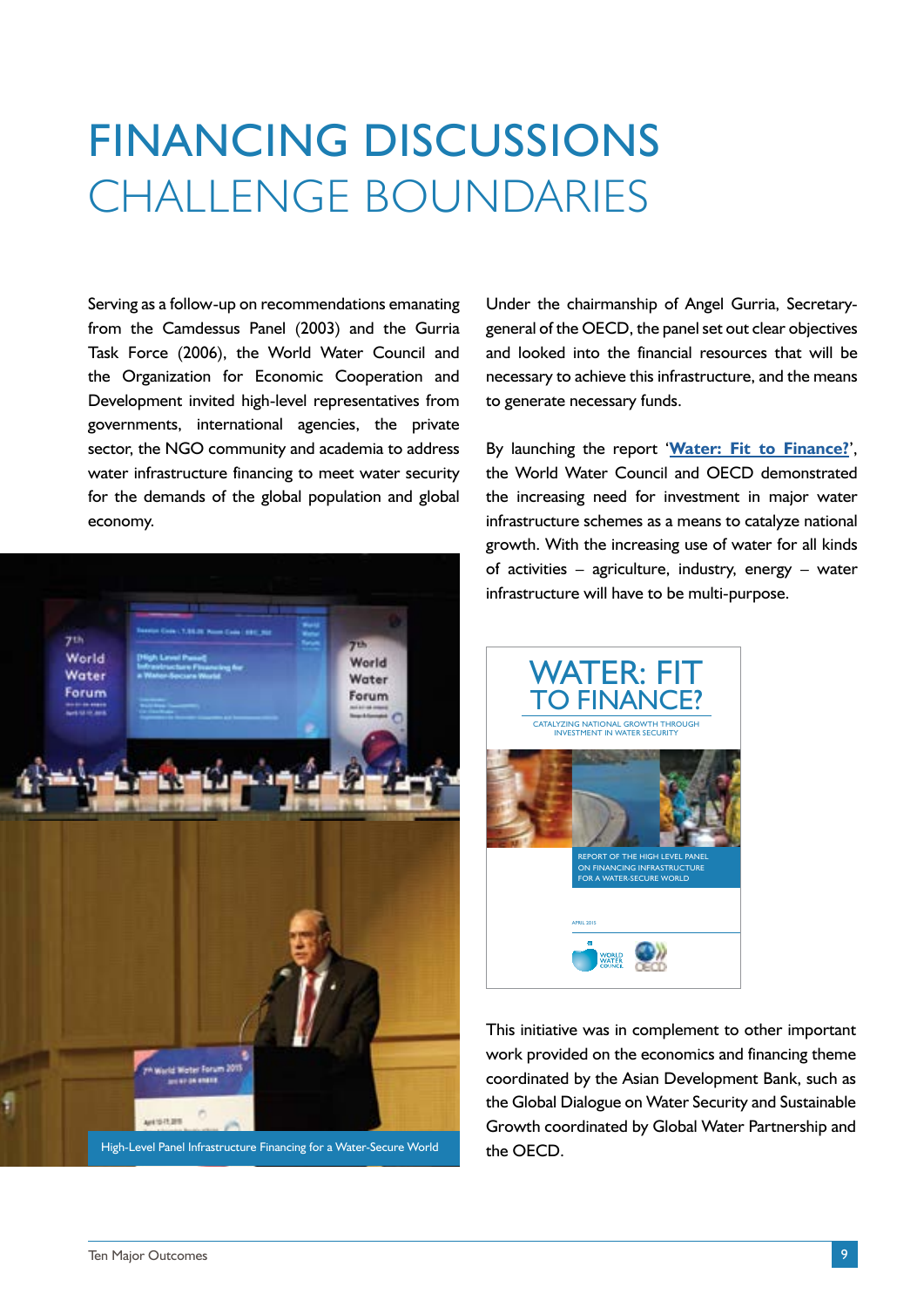# CONNECTING TECHNOLOGICAL INNOVATIONS WITH WATER **CHALLENGES**

The **Science & Technology process** was a new component created especially for the 7<sup>th</sup> World Water Forum. It focused on the implementation of scientific and technological innovations in water management to help countries tackle global water challenges and ensure sustainable development. The process also aimed at bridging the scientific and technological gap between developed and developing countries by encouraging the sharing of information and technological action tools for imminent water challenges.



CEO Innovation Panel



The **[White Paper](http://www.worldwatercouncil.org/fileadmin/world_water_council/documents/publications/forum_documents/7thWWF_White_Paper_ES.pdf)** released at the Forum served to identify the current status of water-related scientific and technological methods and provided future directions for innovation in each of the five sectors around which the process was articulated: efficient water management, resource recovery from water and wastewater systems, water and natural disasters, smart technology for water and understanding and managing ecosystem services.

In addition, three special **CEO Innovation Panels**  provided opportunities for interaction between CEOs of water-related enterprises, high-level government officials, water experts, and other stakeholders on the front lines of global water issues. During the sessions, leading figures shared their experiences and discussed means to foster innovation, engage business in adopting water stewardship approaches, promote sustainable water goals and build water resilience for cities.

The sessions concluded with the awarding of the **World Water Challenge** prizes, rewarding successful solutions to water-related challenges.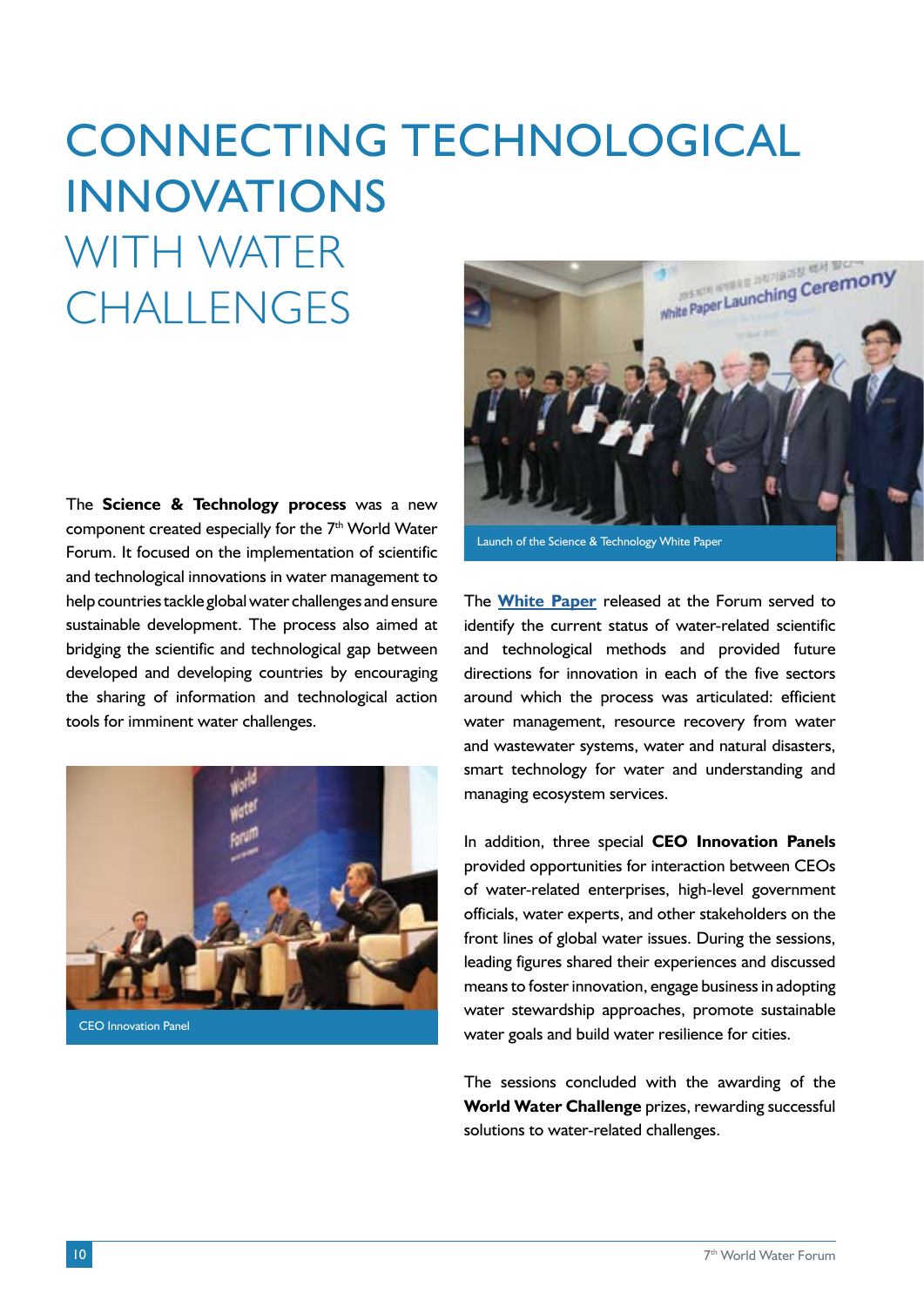### INTER-REGIONAL SESSIONS GENERATE DIALOGUE BETWEEN CONTINENTS AND PROCESSES

The Regional Process was able to identify that greater commitment from countries was imperative to addressing the issues of the water sector. In addition to the World Water Forum's dedicated regional process sessions, the 7<sup>th</sup> edition of the Forum introduced a successful new set of **inter-regional dialogues** to discuss common thematic issues from different geographic perspectives to help share experience, learn from each other and bring those lessons back home.

Some of these sessions involved as many as five regions tackling topics such as adapting to climate change or water and food. Through collaborative discussions, and cross-cutting concluding sessions, participants gained a broader understanding of how to deal with similar challenges in different contexts.

#### PRIZES RECOGNIZE DEVELOPMENT AND WATER SOLUTIONS

Four prestigious water prizes worth hundreds of thousands of dollars were awarded during the 7th World Water Forum.

The **King Hassan II Great World Water Prize**, instituted by the Kingdom of Morocco and the World Water Council, was awarded to Nigerien social entrepreneur Maman Abdou for his technological contribution to developing remotecontrol irrigation systems.

The **Kyoto World Water Grand Prize**, awarded by the Japan Water Forum and the World Water Council, was given to the Environment and Public Health Organization of Nepal, a group recognized for its outstanding grassroots activities in dealing with water problems.



Laureates of the King Hassan II Great World Water Prize (left) and Kyoto World Water Grand Prize

The **Mexico World Water Prize**, instituted by the Government of Mexico was given to three individual innovators in successful implementation of public policies for water resources management: the first place went to Alicia Rafaela Vázquez of Management and Sanitation Service of Montevideo; the second place to Thanasak Wattanathana of Metropolitan Waterworks Authority; and the third place to Sergio Rubi Sequoia of Empresa Nicaragüense de Acueductos y Alcantarillado.

The two **Daegu-Gyeongbuk Prizes** went to Ricardo Alba of Colombia, for the development of a rainwater collector made of plastic bottles for schools and poor urban areas, and Kanupriya Harish of India, for designing a resident-led water management group with an effective governance system. The laureates received their prizes from the Daegu Metropolitan Government.